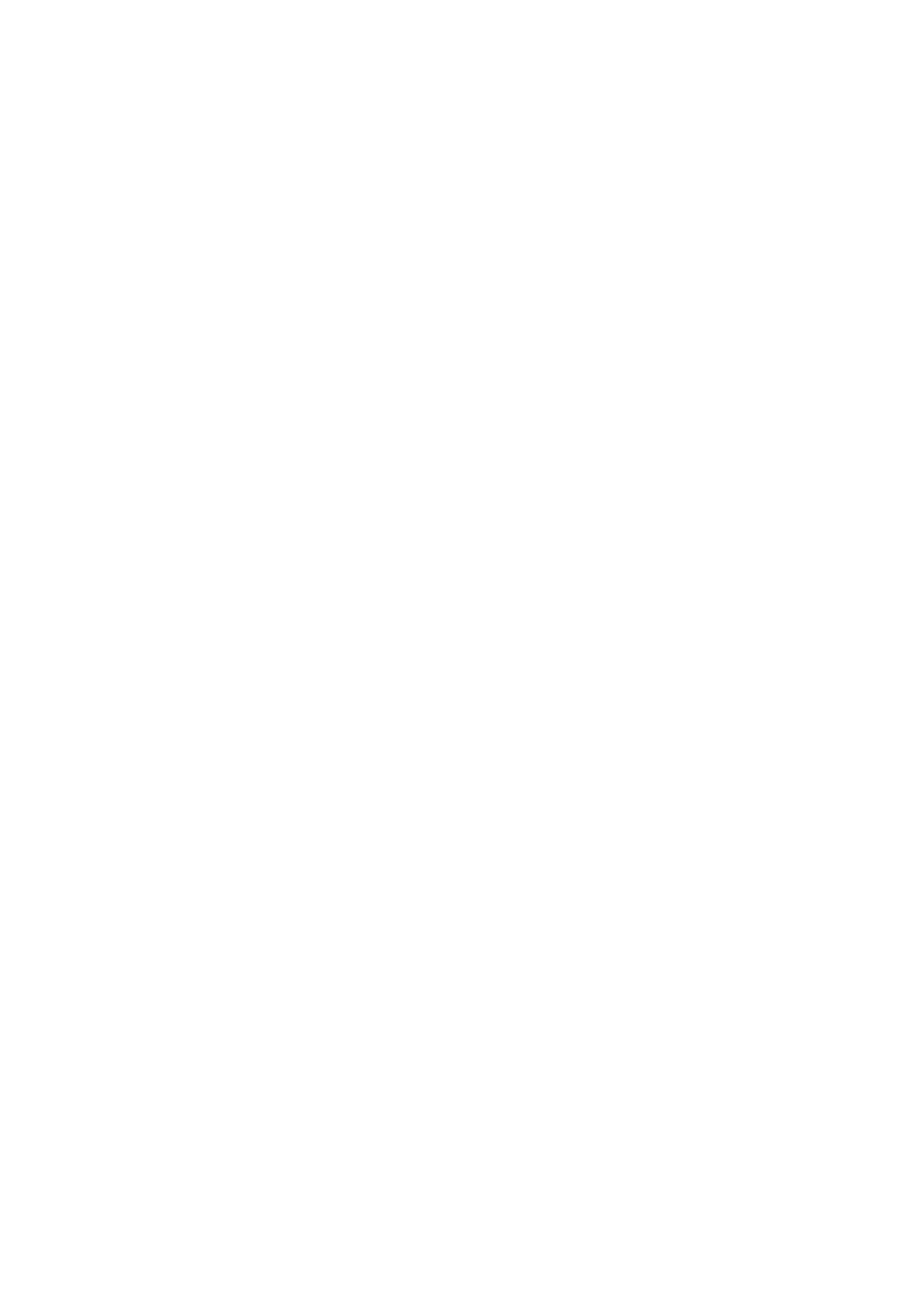

## **DIRECTORATE GENERAL FOR INTERNAL POLICIES**

# **POLICY DEPARTMENT C: CITIZENS' RIGHTS AND CONSTITUTIONAL AFFAIRS**

 **GENDER EQUALITY** 

# **THE POLICY ON GENDER EQUALITY IN PORTUGAL**

**NOTE** 

#### **Abstract**

 policies. This note reviews gender equality data, legislation and policies in Portugal in the six priority areas outlined in the European Roadmap for Equality between Women and Men (2006-2010). It demonstrates that significant progress has been made in the development of legislation and programmes promoting gender equality within the Roadmap period, but there continue to exist several obstacles to full gender equality and some of this progress has stalled or even reversed in the context of the current financial crisis and subsequent austerity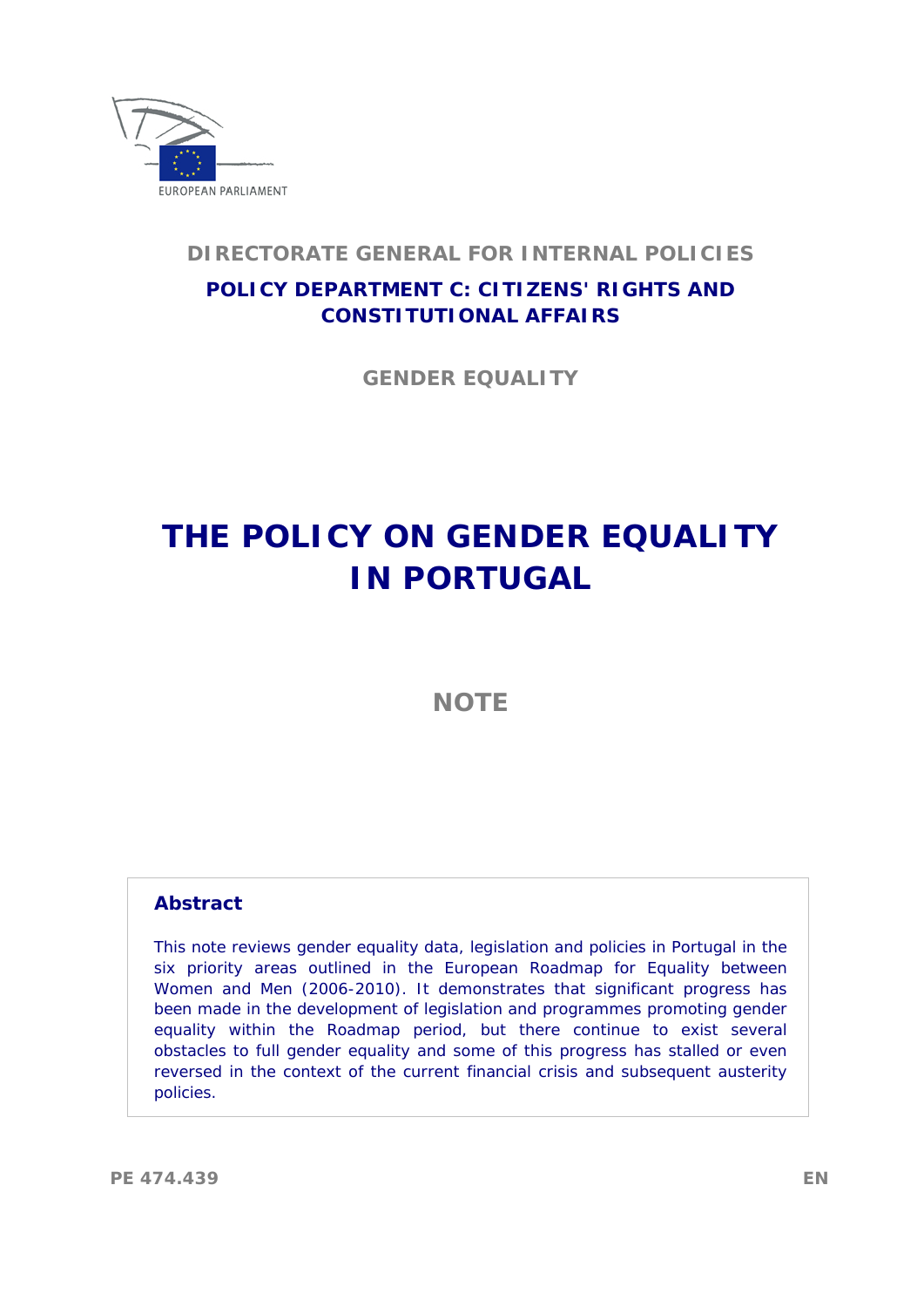This document was requested by the European Parliament's Committee on Women's Rights and Gender Equality.

#### **AUTHOR(S)**

Dr Ana Cristina Santos Centre for Social Studies, University of Coimbra Apartado 3087 3000-995 Coimbra, Portugal

Dr Maria do Mar Pereira Centre for Interdisciplinary Gender Studies, University of Leeds and Universidade Aberta University of Leeds The Coach House, 5 Hillary Place Leeds, LS2 9JT, UK

#### **RESPONSIBLE ADMINISTRATOR**

Erika Schulze Policy Department C - Citizens' Rights and Constitutional Affairs European Parliament B-1047 Brussels E-mail: poldep-citizens@europarl.europa.eu

#### **EDITORIAL ASSISTANCE**

Kerstin Rothbart Policy Department C - Citizens' Rights and Constitutional Affairs

#### **LINGUISTIC VERSIONS**

Original: EN

#### **ABOUT THE EDITOR**

To contact the Policy Department or to subscribe to its monthly newsletter please write to: poldep-citizens@europarl.europa.eu

European Parliament, manuscript completed in April 2013. © European Union, Brussels, 2013.

This document is available on the Internet at: http://www.europarl.europa.eu/studies

#### **DISCLAIMER**

The opinions expressed in this document are the sole responsibility of the author and do not necessarily represent the official position of the European Parliament.

Reproduction and translation for non-commercial purposes are authorized, provided the source is acknowledged and the publisher is given prior notice and sent a copy.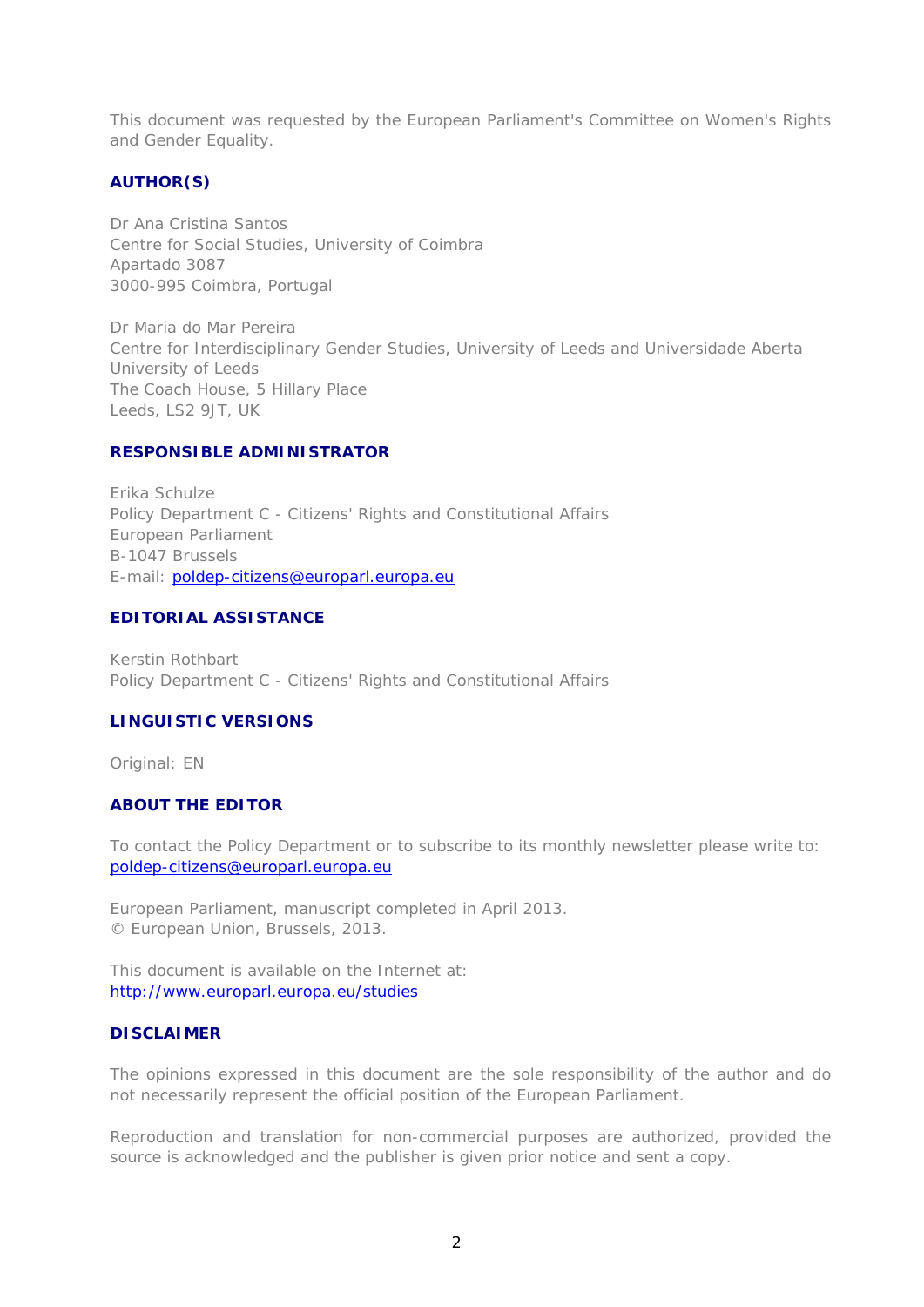# **CONTENTS**

| <b>BACKGROUND AND AIM OF THIS NOTE</b> |                                                            | 4  |
|----------------------------------------|------------------------------------------------------------|----|
|                                        | <b>1. GENERAL DISPOSITIONS</b>                             | 5  |
|                                        | 1.1. Background                                            | 5  |
|                                        | 1.2. Gender equality in law and social policy              | 6  |
| 2.                                     | <b>THEMATIC DISPOSITIONS</b>                               | 7  |
|                                        | 2.1. Equal economic independence for women and men         | 7  |
|                                        | 2.2. Equal participation in decision-making                | 7  |
|                                        | 2.3. The eradication of all forms of gender-based violence | 8  |
|                                        | 2.4. The promotion of gender equality in third countries   | 8  |
|                                        | 2.5. The reconciliation of private and professional life   | 9  |
|                                        | <b>Parental leave</b>                                      | 9  |
|                                        | Childcare                                                  | 10 |
|                                        | The compulsory father                                      | 10 |
|                                        | Reproductive rights and health                             | 10 |
|                                        | 2.6. Breaking down gender stereotypes                      | 11 |
|                                        | <b>Media</b>                                               | 12 |
|                                        | <b>Education and Science</b>                               | 12 |
|                                        | Sexist Language in Legislation and Policy                  | 13 |
| $3_{-}$                                | <b>CONCLUDING REMARKS</b>                                  | 14 |
| 4.                                     | <b>REFERENCES</b>                                          | 15 |

 $\_$  ,  $\_$  ,  $\_$  ,  $\_$  ,  $\_$  ,  $\_$  ,  $\_$  ,  $\_$  ,  $\_$  ,  $\_$  ,  $\_$  ,  $\_$  ,  $\_$  ,  $\_$  ,  $\_$  ,  $\_$  ,  $\_$  ,  $\_$  ,  $\_$  ,  $\_$  ,  $\_$  ,  $\_$  ,  $\_$  ,  $\_$  ,  $\_$  ,  $\_$  ,  $\_$  ,  $\_$  ,  $\_$  ,  $\_$  ,  $\_$  ,  $\_$  ,  $\_$  ,  $\_$  ,  $\_$  ,  $\_$  ,  $\_$  ,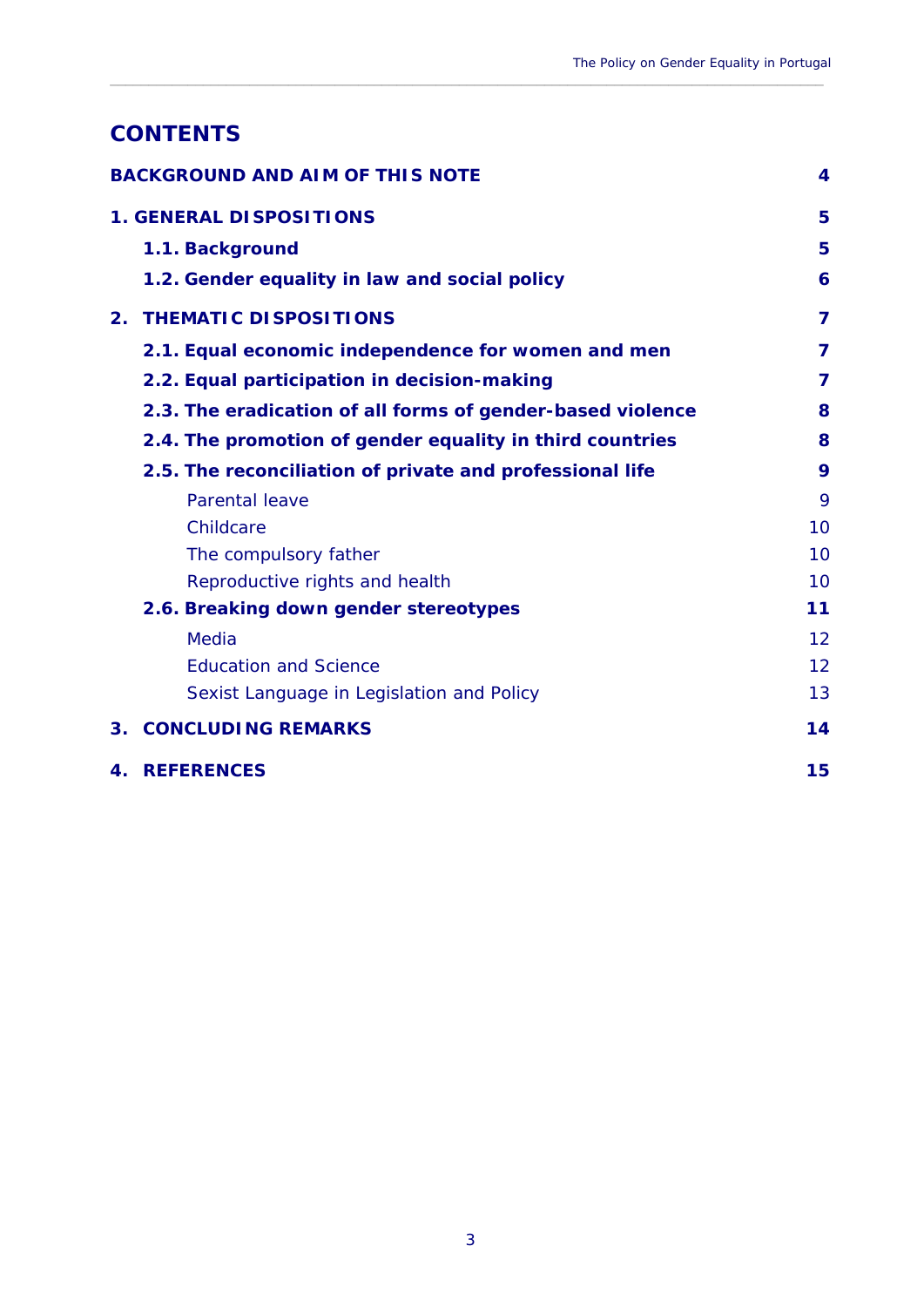# **BACKGROUND AND AIM OF THIS NOTE**

 vulnerability. The recent political discussion about the financial crisis has already included The aim of the present note is to provide an overview of policies and facts relevant for evaluating gender equality in Portugal in 2013. The data included in this note needs to be examined against the backdrop of increasing economic, social and political precariousness stemming from austerity measures that push women and other social groups into greater proposals which, if to be enacted, would amount a serious attack on previously recognised rights, such as divorce, abortion and same-sex marriage.

<span id="page-5-0"></span>**\_\_\_\_\_\_\_\_\_\_\_\_\_\_\_\_\_\_\_\_\_\_\_\_\_\_\_\_\_\_\_\_\_\_\_\_\_\_\_\_\_\_\_\_\_\_\_\_\_\_\_\_\_\_\_\_\_\_\_\_\_\_\_\_\_\_\_\_\_\_\_\_\_\_\_\_\_\_\_\_\_\_\_\_\_\_\_\_\_\_\_\_**

This report makes use of several qualitative and quantitative sources, such as the most recent Census, media reports, feminist internet websites and sociological literature. Some of the sections rely heavily on studies previously conducted at the Centre for Social Studies, University of Coimbra, as well as within the Intimate Citizenship work package of the FEMCIT research project, conducted at the Birkbeck Institute for Social Research, University of London.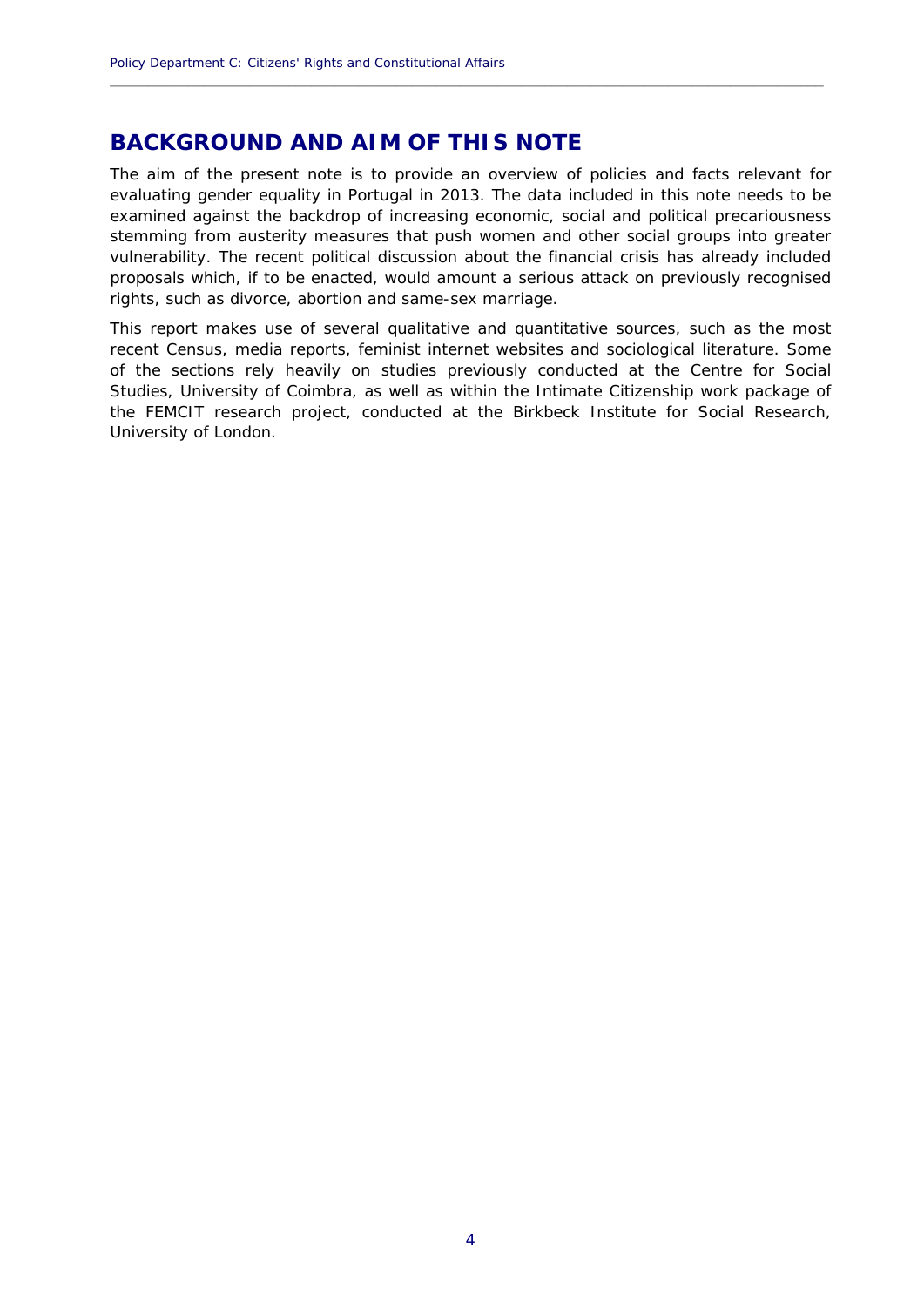# **1. GENERAL DISPOSITIONS**

### **1.1. Background**

1

Portugal is a small country located in Southwest Europe, with a population of almost 10.5 million people and a relatively recent democracy established in 1974. For much of the 20<sup>th</sup> century, Portugal was governed by *Estado Novo*, an isolationist and colonial regime (established in 1933) with a single-party system, a corporatist economic model and a repressive state apparatus sustained by mechanisms of censorship and a secret police, PIDE. From 1961, *Estado Novo* waged a war against independence movements in Angola, Mozambique and Guinea-Bissau, a long and violent conflict which provoked significant discontent amongst the population and sectors of the army, leading to a military coup which would overthrow the regime on April 25, 1974. Due to the extraordinary impact of this patriarchal and conservative authoritarian regime, for many years Portugal lagged behind other Western European countries in terms of indicators and policies on gender equality, but in recent decades it has witnessed accelerated modernisation on many levels, including in relation to gender equality and sexual and reproductive rights.

<span id="page-6-0"></span> $\_$  ,  $\_$  ,  $\_$  ,  $\_$  ,  $\_$  ,  $\_$  ,  $\_$  ,  $\_$  ,  $\_$  ,  $\_$  ,  $\_$  ,  $\_$  ,  $\_$  ,  $\_$  ,  $\_$  ,  $\_$  ,  $\_$  ,  $\_$  ,  $\_$  ,  $\_$  ,  $\_$  ,  $\_$  ,  $\_$  ,  $\_$  ,  $\_$  ,  $\_$  ,  $\_$  ,  $\_$  ,  $\_$  ,  $\_$  ,  $\_$  ,  $\_$  ,  $\_$  ,  $\_$  ,  $\_$  ,  $\_$  ,  $\_$  ,

Social change in the realm of gender equality and family life started to become apparent during the 1980s. There was a steady decline in marriage rates: 9.4 marriages per one million inhabitants in 1970, 7.2 in 1990 and 3.4 in 2011 (PORDATA, 2012). The average age at first marriage has been rising steadily since 1980, when it was 25.4 for men and 23.3 for women; by 2011 it was 31 for men and 29.5 for women (PORDATA, 2012). There was also a sharp decline in birth rates, from 3.2 children per woman in 1960 to 1.3 in 2010 (PORDATA, 2012), a rise in divorce, cohabitation and solo living, and a growing participation of women in the public sphere (Ferreira, 1998; Roseneil *et al*, 2008; Vicente, 2008). Despite the low percentage of childless couples and single-parent families, there was an increase in cohabitation among the younger generations (INE, 2001). Culturally, marriage remains normative, with 53.5% of the Portuguese population either legally married (46.6%) or living in a legally recognised de facto union (6.9%) (Census 2011). Compared to cohabiting coupledom, solo living is still highly residual – 8.2% of the overall population (Census 2011).<sup>1</sup>

These changes were influenced by wider processes of modernization (e.g. literacy rates improved, alongside healthcare, labour rights and access to information and technology), particularly after EU accession in 1986, and were accompanied by the increasing visibility and political efficacy of women's organizations (Tavares, 2000, 2010), as well as other movements for sexual equality (Roseneil et al, 2010; Santos, 2006, 2013). Even if the impact of social movements remains unacknowledged, both by mainstream literature (Santos, 2013) and society at large (Tavares, 2010), Portuguese culture seems to be increasingly influenced by principles which were at the heart of the collective demands of the women's movement. These include the right to equality between women and men, the importance of autonomy and choice, and protection from violence (Neves, 2008).<sup>2</sup>

<sup>1</sup> For a detailed country report on policies and change regarding intimate citizenship, see Santos (2008). For a statistical background, see Roseneil *et al*, 2010.<br><sup>2</sup> The women's movement is also invested in challenging stereotypical views of feminism, often regarded in

 feminists (75% of women and 20% of men) (Tavares, 2010: 580). 5 Portugal as something too radical or even outdated. This seems to have been effective as a recent study conducted in two Portuguese secondary schools reveals that 51% of participating students self-identified as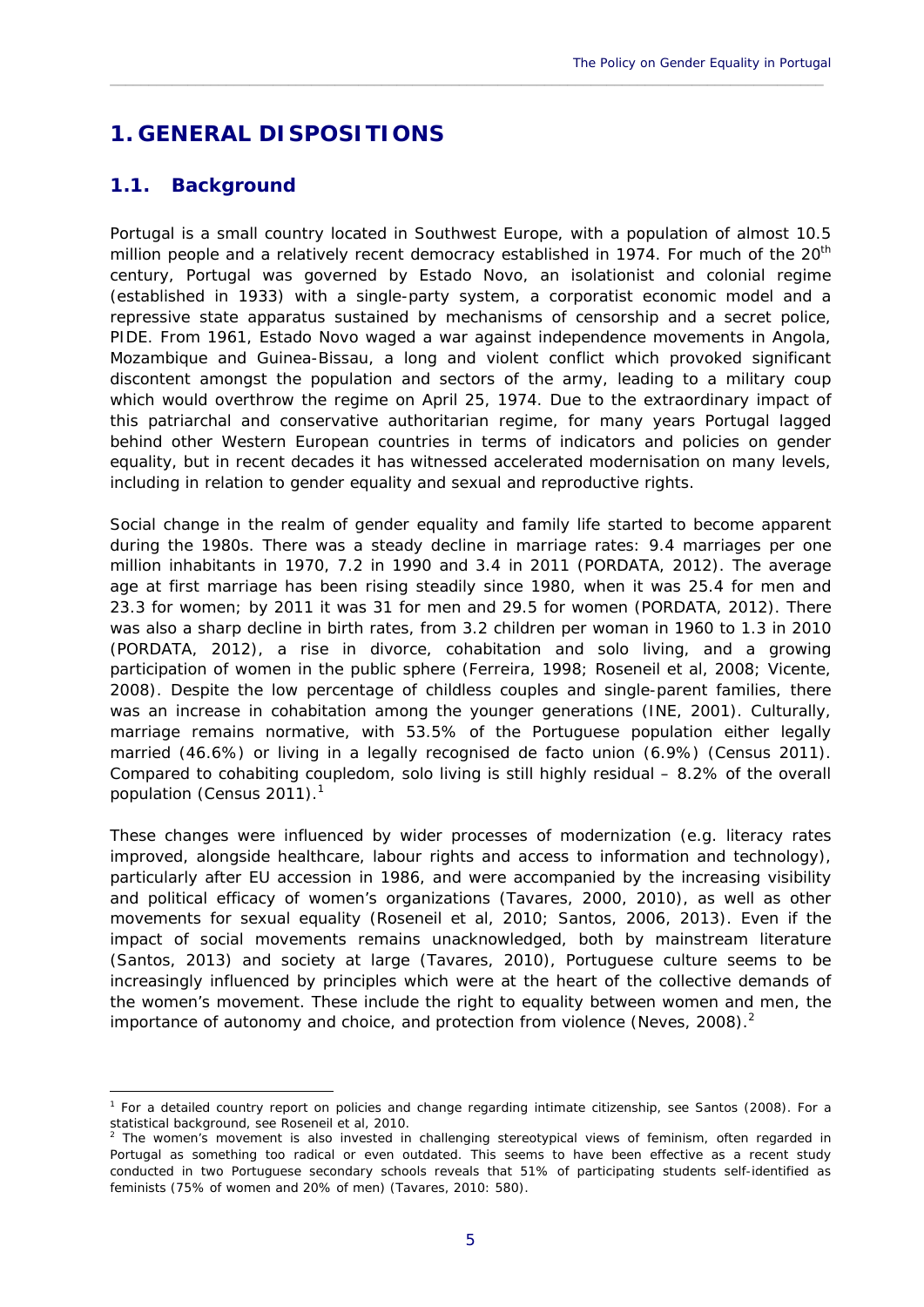In spite of these transformations in the family structure after the 1980s, it was not until the 2000s that the most significant legal changes occurred. These included the formal recognition of both different-sex and same-sex *de facto* unions in 2001, as well as rights for cohabitants regardless of blood ties and the number of people involved (the 'shared economy' law, Law n. 6/2001). It also included the decriminalisation of abortion in 2007 and a new divorce law in 2008, in which the concepts of 'guilt' and 'litigious divorce' have been removed. With regard to children, the notion of 'paternal power' has been replaced by 'parental regulation', and the child can now be trusted to a member of the family in situations when none of the parents can perform their parental responsibilities.

<span id="page-7-0"></span>**\_\_\_\_\_\_\_\_\_\_\_\_\_\_\_\_\_\_\_\_\_\_\_\_\_\_\_\_\_\_\_\_\_\_\_\_\_\_\_\_\_\_\_\_\_\_\_\_\_\_\_\_\_\_\_\_\_\_\_\_\_\_\_\_\_\_\_\_\_\_\_\_\_\_\_\_\_\_\_\_\_\_\_\_\_\_\_\_\_\_\_\_**

More recently, in 2010, Portugal became the  $8<sup>th</sup>$  country worldwide to legalise same-sex civil marriage (Santos, 2013). The achievement of same-sex partnership rights has been celebrated both by the feminist and lesbian, gay, bisexual and transgender (LGBT) movements, as it was part of the social movements' agenda for several years. This achievement was part of a broader series of changes in relation to sexual equality laws that took place in the 2000s. Other changes included anti-discrimination clauses in the Labour Code (in 2003), aggravation of penalties in the case of hate crimes and same-sex domestic violence (in 2007), equalisation of ages of consent (in 2007) and gender identity provisions (in 2011) (Santos, 2013).

#### **1.2. Gender equality in law and social policy**

The Constitution of the Portuguese Republic enshrines the principle of gender equality and the promotion of equality between men and women as a fundamental task of the State. Portugal ratified the Convention on the Elimination of all Forms of Discrimination against Women in 1980, without any reservation, being one of the first member states of the UN to do so.

There are two mechanisms for the promotion of equality. Founded in 1977, the Commission for the Citizenship and Gender Equality (CIG) is under the tutelage of the Secretary of State for Parliamentary Affairs and Equality and has had a cross-cutting mandate since 2007. It gathers over 40 non-governmental organisations (NGOs) in its Consultants' Council, from fields as diverse as youth, migration, religion, disability, LGBT, ethnic minorities and gender (Santos, 2008). The Commission for Equality in Labour and Employment (CITE), founded in 1979, is a tripartite mechanism with representatives from the social partners and the government.

The main policy instruments are the National Plan for Equality – Gender, Citizenship and Non-Discrimination and the National Plan against Domestic Violence, both in their fourth edition (2011-2013). The intermediate report concerning the first year of implementation of the IV National Plan for Equality (2011), contains information about several measures being implemented. The plans against domestic violence have been relatively effective and acquired great visibility in Portuguese society (Ferreira and Coelho, 2013). In 2007, the previous government launched funding programmes to support ministries, municipalities, businesses and voluntary organizations to design and implement gender equality plans.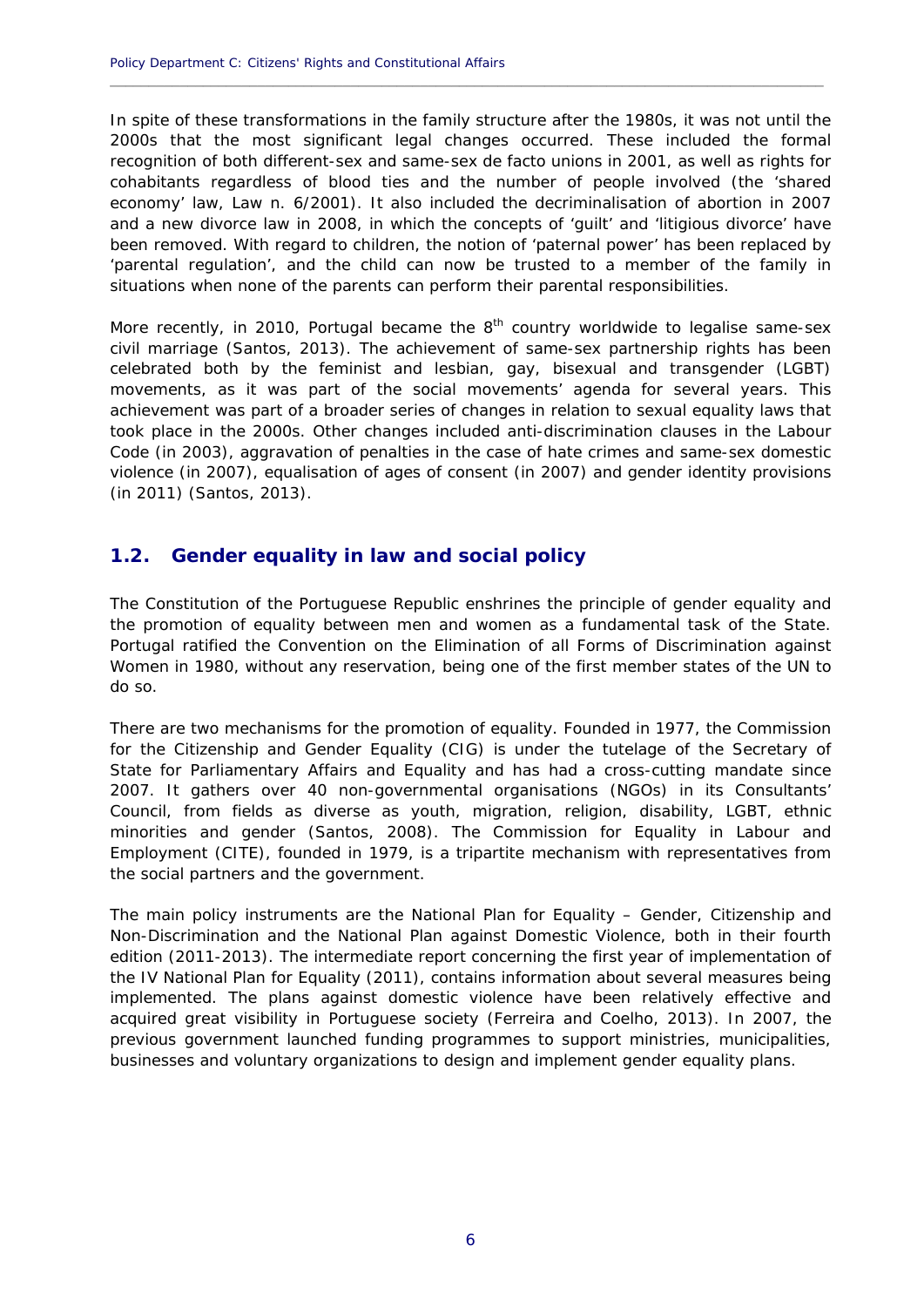# **2. THEMATIC DISPOSITIONS**

#### **2.1. Equal economic independence for women and men**

Compared to other Southern European countries, the female employment rate in Portugal is high. According to Walby (2001), Portugal is amongst the countries in the "high female employment group (45.0% and over in 1999)", and this aligns it with "Nordic (Sweden, Finland, Denmark); former Soviet bloc central Europe (Czech Republic, Hungary, Poland); [and] liberal/Anglo-Saxon (US, Canada, UK)" countries. Portugal is therefore outside the "low female employment group (35.0-39.9%) from Southern Europe (Greece, Italy, Spain)" (Walby, 2001:10). However, the crisis and subsequent measures have introduced significant changes in this scenario.

<span id="page-8-0"></span> $\_$  ,  $\_$  ,  $\_$  ,  $\_$  ,  $\_$  ,  $\_$  ,  $\_$  ,  $\_$  ,  $\_$  ,  $\_$  ,  $\_$  ,  $\_$  ,  $\_$  ,  $\_$  ,  $\_$  ,  $\_$  ,  $\_$  ,  $\_$  ,  $\_$  ,  $\_$  ,  $\_$  ,  $\_$  ,  $\_$  ,  $\_$  ,  $\_$  ,  $\_$  ,  $\_$  ,  $\_$  ,  $\_$  ,  $\_$  ,  $\_$  ,  $\_$  ,  $\_$  ,  $\_$  ,  $\_$  ,  $\_$  ,  $\_$  ,

The impact of the austerity measures imposed on Portuguese society after 2011 have been particularly harsh on the most vulnerable sectors of society, namely youth, elderly and women. Data collected by Ferreira and Coelho (2013) reveals that:

- The unemployment rate for women aged 15-24 years was 31.7% in 2011, 8 p.p. higher than 2010 and 11 p.p. higher than the EU average (20.7%).
- although it is still lower than the EU average (16.2 p.p.). The gender pay gap reached 12.8 p.p. in 2011, 2.8 p.p. higher than the 2010 figure,
- The reinforcement of female entrepreneurship continues to be pursued pro-actively by the government, in the framework of the Human Potential Thematic Operational Programme of the National Strategic Reference Framework 2007-2013 (QREN 2007 2013). The National Programme for Microcredit (*Programa Nacional de Microcrédito*) also gives support for women's entrepreneurship through easier access to credit.

### **2.2. Equal participation in decision-making**

The parity law (Law n. 3/2006) requires that candidate lists for the National Parliament and for local authority elections include a minimum of 33.3% of the less represented sex (1 in each 3 names). Parties not complying with these rules face financial sanctions. In the staterun firms, equality plans are mandatory. No data is available to assess the impact of these plans. Key findings (drawing on Ferreira and Coelho, 2013):

- In 2012, the share of women in decision-making positions in politics was 29% in national parliament and 17% in national government (equal to 2011 but lower than the two previous years: 30% and 29%, respectively). This means that Portugal has a higher percentage of women MPs than the EU27 average (26%).
- The share of women in quoted companies (members of the board including president) was 7% in 2012, less than half the EU27 average (16%). The share of women in the Central Bank was reduced to zero in 2012 as the only woman on the board was replaced by a man. This put Portugal well below the (low) EU27 average (17%). For the first time a woman has been appointed Attorney-General by the President of the Republic, becoming the head of Public Prosecutor Office (MP). In the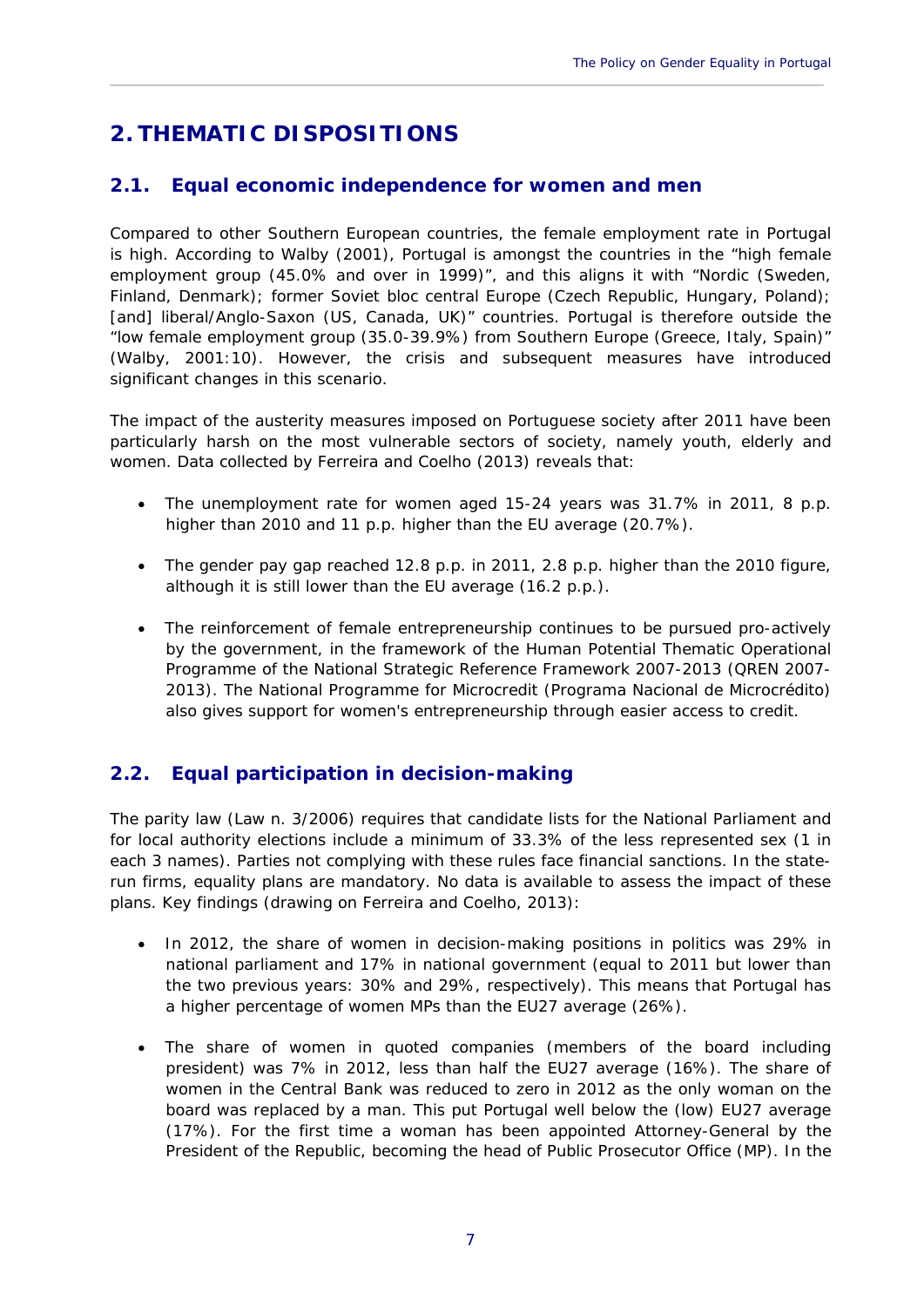national public administration, the share of women has improved to 48% in 2011, which places it 9 p.p. above the EU average.

<span id="page-9-0"></span>**\_\_\_\_\_\_\_\_\_\_\_\_\_\_\_\_\_\_\_\_\_\_\_\_\_\_\_\_\_\_\_\_\_\_\_\_\_\_\_\_\_\_\_\_\_\_\_\_\_\_\_\_\_\_\_\_\_\_\_\_\_\_\_\_\_\_\_\_\_\_\_\_\_\_\_\_\_\_\_\_\_\_\_\_\_\_\_\_\_\_\_\_**

• In 2012 there were only 5% women in decision-making positions in the Portuguese Supreme Court, 2 p.p. more than in 2011, but a strikingly -29 p.p. than the EU average.

#### **2.3. The eradication of all forms of gender-based violence**

One of the main priorities of the Portuguese state regarding gender equality policies has been to tackle gender-based violence and, most specifically, domestic violence. On 5 February 2013, Portugal became the third member state of the Council of Europe to ratify the Council of Europe Convention on Preventing and Combating Violence against Women and Domestic Violence (Istanbul Convention).

 Since 1999, the law establishes that the state should indemnify, in advance, the victims of domestic violence and the government has been in charge of the creation and management of a public network of refuges for survivors of violence. From 2000 onwards, ill-treatment has been considered a public crime. Therefore, anyone can lodge a complaint and/or institute proceedings. There is a public network of refuges for survivors of domestic violence with 617 places in 36 units, covering 67% of the national territory, and a programme of electronic surveillance for survivors of domestic violence. According to official data, there were 31,235 complaints in 2010. This figure has been increasing every year at an average rate of 12% (CIG, 2012). In 2011, 27 women were killed by their partners or former partners in incidents of domestic violence (UMAR, 2012).

CIDM/CIG and other public bodies have launched several awareness-raising campaigns focusing on domestic violence and violence in intimate relationships among young people. Genital mutilation, human trafficking and homophobic bullying have also been the subject of campaigns. A manual for the prevention of moral and sexual harassment in the workplace is being drawn up as a joint initiative of the two official mechanisms for gender equality (Ferreira and Coelho, 2013).

In September 2007 the Penal Code was revised to include hate crimes based on sexual orientation among the grounds for aggravation in the case of murder, alongside hatred based on race, religion, politics, ethnic or national origin, and gender (article 132). This revision of the Penal Code also criminalized any promotion of discrimination based on sexual orientation (article 240) and addressed the issue of same-sex domestic violence. In article 152, the revised Penal Code included among potential victims of domestic violence a person – either of the same or different sex – with whom the aggressor has, or has had, a relationship similar to that of married partners, regardless of whether it was a cohabiting one or not. This had been a demand of the LGBT movement since 2006 (Santos, 2013).

#### **2.4. The promotion of gender equality in third countries**

One of the 14 'strategic areas' set out in the current National Plan for Equality – Gender, Citizenship and Non-Discrimination is the mainstreaming of gender equality in initiatives in 'international relations, cooperation for development, and Portuguese communities abroad'. The promotion of gender equality in third countries has been developed primarily as part of Portugal's development cooperation relations with the 5 Portuguese-Speaking African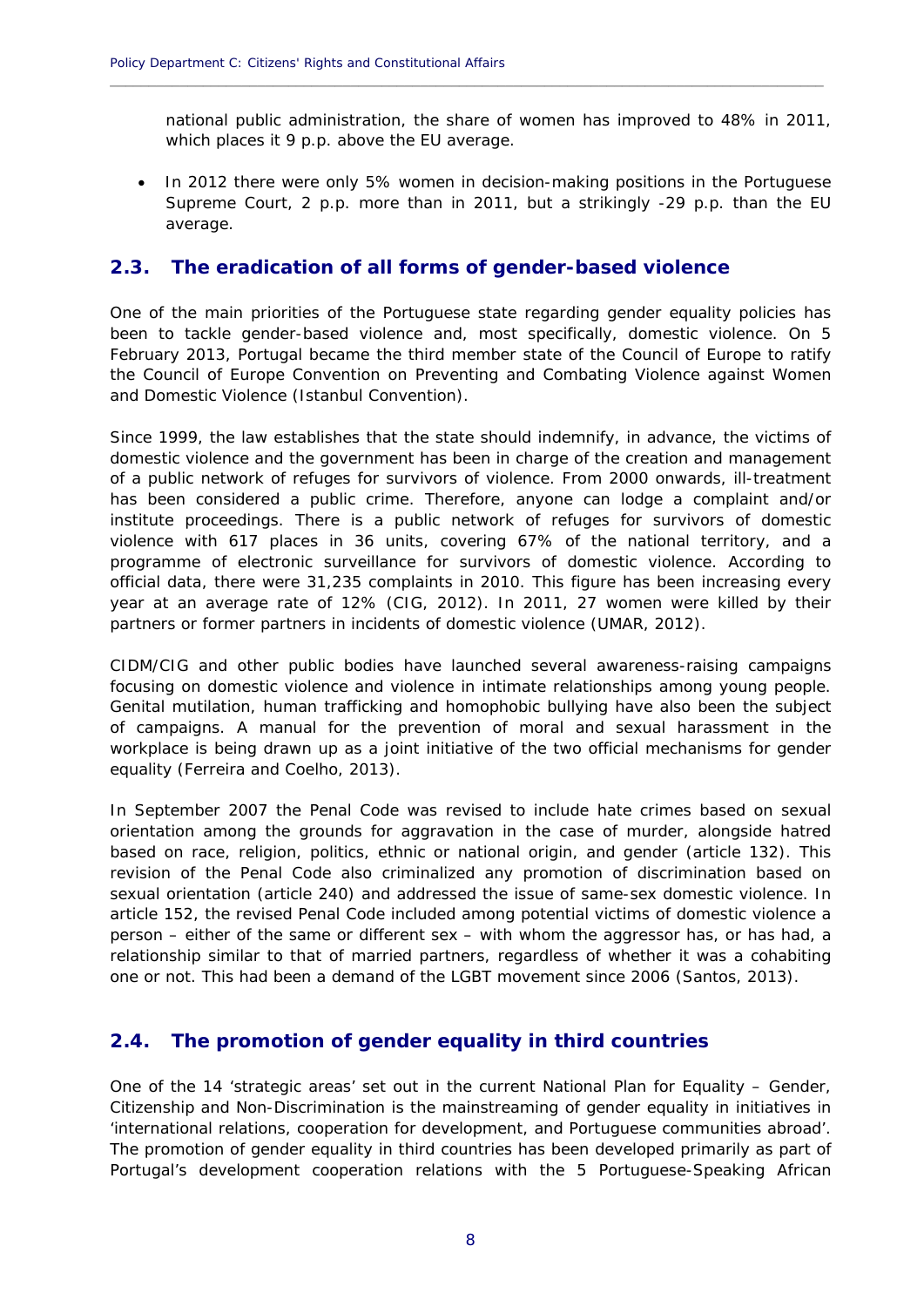countries (PALOP: Angola, Cape Verde, Guinea-Bissau, Mozambique and Sao Tome & Principe) and East Timor. The document which shapes current development cooperation policy – entitled *A Strategic Vision for Portuguese Cooperation* (2006) – makes very few references to gender issues, but the promotion of gender equality is explicitly named as one of the principles (alongside respect for human rights, good governance, environmental sustainability, cultural diversity, and eradication of poverty) that act as 'the starting point for the definition of the thematic and sectorial priorities of Portuguese development cooperation policy' (2006:25).

<span id="page-10-0"></span> $\_$  ,  $\_$  ,  $\_$  ,  $\_$  ,  $\_$  ,  $\_$  ,  $\_$  ,  $\_$  ,  $\_$  ,  $\_$  ,  $\_$  ,  $\_$  ,  $\_$  ,  $\_$  ,  $\_$  ,  $\_$  ,  $\_$  ,  $\_$  ,  $\_$  ,  $\_$  ,  $\_$  ,  $\_$  ,  $\_$  ,  $\_$  ,  $\_$  ,  $\_$  ,  $\_$  ,  $\_$  ,  $\_$  ,  $\_$  ,  $\_$  ,  $\_$  ,  $\_$  ,  $\_$  ,  $\_$  ,  $\_$  ,  $\_$  ,

and the labour market; and the economic independence of women, to name just a few. The public body which presently manages development cooperation initiatives is the Camões Institute for Language and Cooperation (CICL). One of its agents is the Forum for Cooperation and Development, comprising several thematic working groups developing Sectorial Cooperation Strategies. One of those groups produced in 2011 in partnership with CIG a comprehensive document setting out *The Strategy for Portuguese Cooperation for Gender Equality*. This strategy sets out as its main priorities the promotion of women's and girls' rights and of gender equality at the political, economic, social and cultural levels; access to education and health; empowerment for participation in political decision-making

Another noteworthy recent development is the framing of the promotion of gender equality as a 'transversal concern' (along with environmental sustainability) of public funding for civil society-led initiatives in cooperation for development. The Portuguese government ring-fences a small part of its overall international development budget for funding of initiatives led by development NGOs (as recognised by the Ministry for Foreign Affairs). This funding is managed by CICL and distributed annually through a process of open applications. One of the sections of the application form asks applicant organisations to detail how they will guarantee that the project's measures and methodologies promote a 'balanced gender perspective'. This increasing emphasis on the promotion of gender equality as one of the aims of Portuguese development initiatives has been fostered in part by the foregrounding of these issues in the international arena, namely through the Millennium Development Goals.

These are notable developments which have contributed to place gender equality more centrally on the international development agenda in Portugal. However, their effect has been weakened by two factors: a) these changes in policy have not been accompanied by large-scale investment in gender equality training amongst the professionals working in the development sector, which means that the levels of expertise on, and commitment to, gender equality required to implement these developments across all levels of decisionmaking are often not available; b) in recent years, due to government changes and the impact of austerity policies, investment in the cooperation sector has reduced. This has led to a decrease in the resources available for the sector, and to the suspension of some of the work planned for the broader strategy for development and the specific sectorial strategy for the promotion of gender equality.

#### **2.5. The reconciliation of private and professional life**

#### *Parental leave*

According to the Decree-Law 91/2009, fathers and mothers are entitled to almost the same care leave (caring for children, including an adopted or step child, for the elderly and next of kin, like spouses or partners). Maternity and paternity leaves were replaced by parental leave that may have different lengths, different holders and payment rates depending on whether it is enjoyed exclusively by the mother, or the father, or both (shared leave).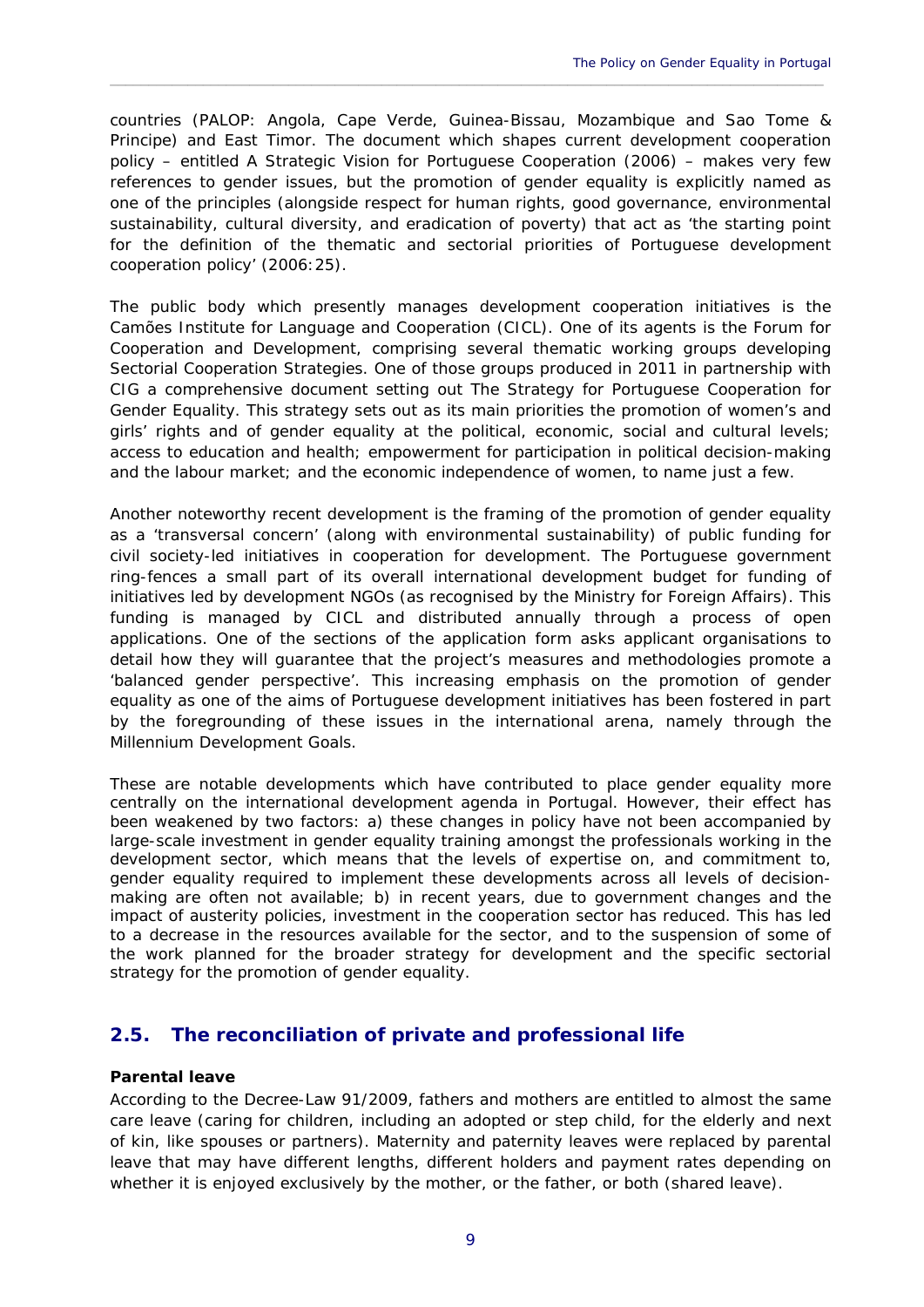Governmental initiatives in this domain are limited to campaigns to inform the population about the new rights and training sessions for strategic publics (e.g. ministry employees) and the public in general. Data gathered by Ferreira and Coelho (2013) shows that among public administration employees there is a trend to reduce the take-up of parental leaves: in 2011, 73 men used the shared leave with the mother (compared with 76 in 2010) and 90 men used the paternity leave (compared with 100, in 2010). In spite of these measures, the birth rate in Portugal is among the lowest in the world. In 2011, it was 9.92‰ (the EU-27 average birth rate for the same year was  $10.4\%$ <sup>3</sup>). In 2008 the government implemented a new measure consisting of dentist vouchers for pregnant women who would then be entitled to dental treatment up to 120€. This was interpreted as a measure supporting motherhood (Santos, 2008). In July 2008, only 10% of these vouchers had actually been used.<sup>4</sup> This measure is no longer in place.

<span id="page-11-0"></span>**\_\_\_\_\_\_\_\_\_\_\_\_\_\_\_\_\_\_\_\_\_\_\_\_\_\_\_\_\_\_\_\_\_\_\_\_\_\_\_\_\_\_\_\_\_\_\_\_\_\_\_\_\_\_\_\_\_\_\_\_\_\_\_\_\_\_\_\_\_\_\_\_\_\_\_\_\_\_\_\_\_\_\_\_\_\_\_\_\_\_\_\_**

#### *Childcare*

Key facts (Ferreira and Coelho, 2013):

- There was 37% coverage of childcare services and facilities for children under 3 years in 2010, well above the EU27 average (28%). The number of places and crèches with extended timetables almost met the demand. Formal childcare for children aged 3 to compulsory school age reached the coverage of 79% in 2010 (2 p.p. less than in 2009), while the EU27 average was 84%. Formal childcare for children aged from compulsory school age up to 12 years diminished by 2 p.p., covering 97% of the relevant population (above the EU27 average: 95%).
- $\bullet$ Childcare services are provided mostly by the voluntary sector supported by private-public partnerships. Regulations on childcare services are established by the government and inspected by Social Security. The funding for childcare services comes mostly from the state, but families contribute according to their income.

#### *The compulsory father*

 case, she must formally initiate the procedure aimed at removing the presumption of Article 1826 of the Civil Code establishes what it calls the presumption of paternity. It states that the law assumes that the child who is born or conceived within marriage will be the son (sic) of his (sic) mother's husband, unless the mother claims otherwise. In this paternity within 60 days. In order to do so, she must go to the Civil Registration Conservatory where the child was registered in order to submit a petition explaining the facts, plus several documents and witnesses. If the mother is not married and the father of the child is not present, the child registration will not include the father's name, which can be added afterwards (Santos, 2008).

#### *Reproductive rights and health*

were trying to access a health centre outside their residential area.<sup>6</sup> In 2011, the fertility index was 1.5 children per woman.<sup>5</sup> Free contraceptives and free teenage sexual health medical appointments are provided in public health centres. However, a study published by the National Consumer Rights Agency (Deco) in May 2007 revealed that only 57% of health centres provided a teenage medical check-up and that 40% of young people would be refused medical check-ups based on the grounds that they

1

<sup>&</sup>lt;sup>3</sup> Information gathered from Eurostat, available at

<sup>22/04/2013].</sup> http://epp.eurostat.ec.europa.eu/tgm/table.do?tab=table&plugin=1&language=en&pcode=tps00112 [accessed

<sup>&</sup>lt;sup>4</sup> Público online, 10/07/2008, <u>http://ultimahora.publico.clix.pt/noticia.aspx?id=1335024&idCanal=62</u> [accessed<br>12/08/2008].<br><sup>5</sup> Information.gathorod.from.Eurostat.gygilable.at.http://onn.eurostat.gs.eurona.eu.Jaccessed.3 12/08/2008].

<sup>&</sup>lt;sup>5</sup> Information gathered from Eurostat, available at <u>http://epp.eurostat.ec.europa.eu</u> [accessed 22/04/2013].<br><sup>6</sup> Published in Jernal de Noticies, 20/05/2007

Published in *Jornal de Noticias*, 29/05/2007.<br>10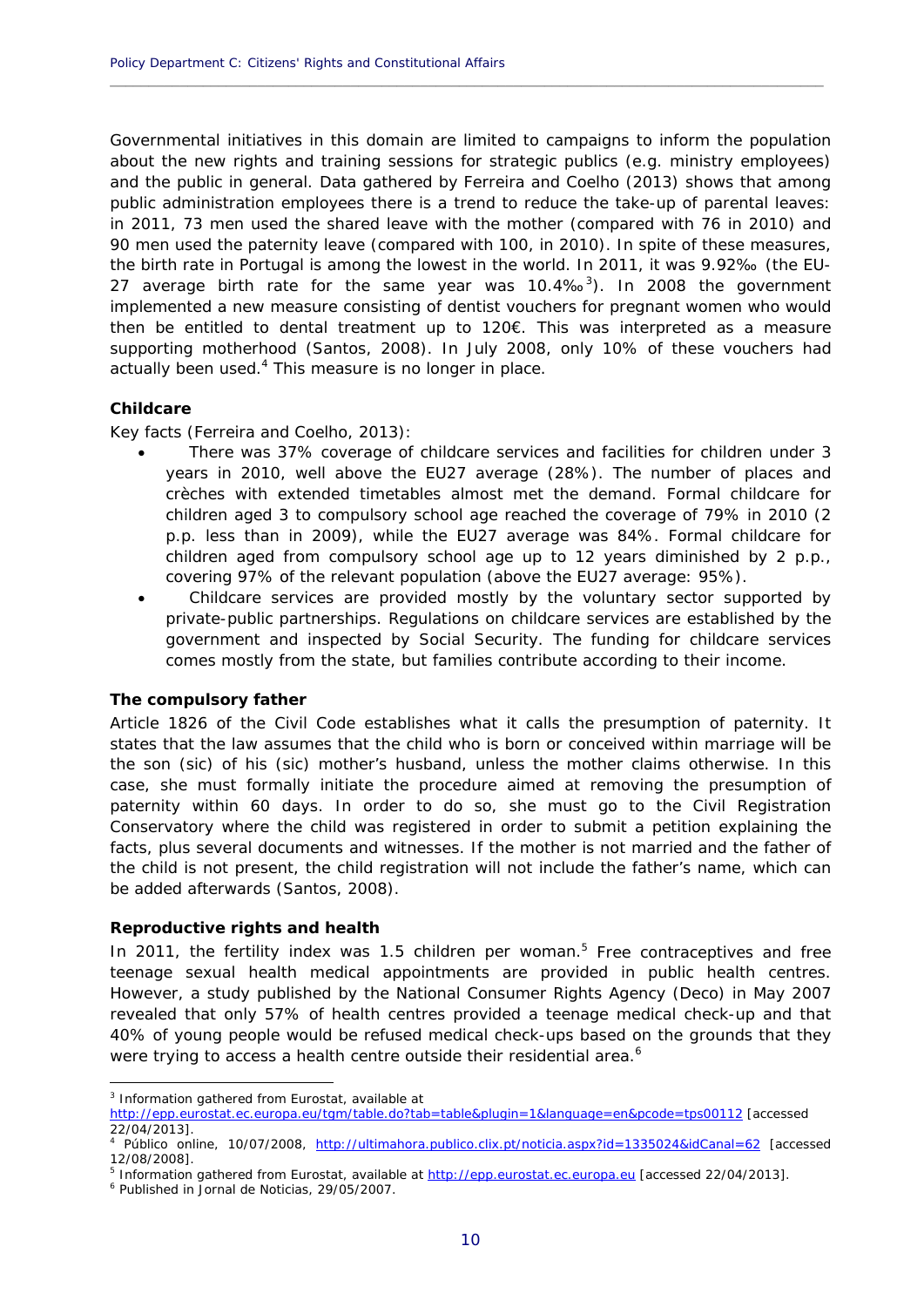criminalised abortion with up to three years prison sentence. Abortion is probably the oldest and more recurrent struggle for the Portuguese women's movement. Until 1984 abortion was outlawed in all circumstances. In 1984, Parliament passed Law 6/84, 11 May, establishing the acceptable exceptions to the abortion law, which

<span id="page-12-0"></span> $\_$  ,  $\_$  ,  $\_$  ,  $\_$  ,  $\_$  ,  $\_$  ,  $\_$  ,  $\_$  ,  $\_$  ,  $\_$  ,  $\_$  ,  $\_$  ,  $\_$  ,  $\_$  ,  $\_$  ,  $\_$  ,  $\_$  ,  $\_$  ,  $\_$  ,  $\_$  ,  $\_$  ,  $\_$  ,  $\_$  ,  $\_$  ,  $\_$  ,  $\_$  ,  $\_$  ,  $\_$  ,  $\_$  ,  $\_$  ,  $\_$  ,  $\_$  ,  $\_$  ,  $\_$  ,  $\_$  ,  $\_$  ,  $\_$  ,

According to the Ministry of Justice, between 1998 and 2004 there were 223 registered crimes of abortion, translated into 34 investigation cases and 18 women and men sentenced.<sup>7</sup> After a referendum in 2007, abortion upon request up to ten weeks' pregnancy became legal and free under the National Health System.<sup>8</sup> There was an increase of 12% in this referendum's turn-out compared to the previous referendum in 1998, which may indicate more political awareness regarding reproductive rights (Santos, 2008; Sousa Santos *et al*, 2010).

state agencies which will refuse women older than 42 or even 38. $9$ In May 2006, Parliament passed a law on assisted conception (Law 32/2006, 26 July), which excluded unmarried women from accessing assisted conception techniques. This law also excluded lesbian women, as same-sex civil marriage was then illegal in Portugal. This ban on single women has been identified as discriminatory. The assisted conception law does not state an age limit for accessing assisted conception techniques. However, according to the President of the Portuguese Society of Reproductive Medicine, there are

The assisted conception law is clear about surrogacy (what the Portuguese legal text calls 'motherhood of replacement') . Article 8 reads 'Any juridical agreement, either pro bono or paid, concerning motherhood of replacement is considered null', followed by 'The woman who undergoes a motherhood of replacement for someone else is held, in the eyes of the law, to be the mother of the child who will be born'. According to media reports, on average ten Portuguese people each year travel to the USA to get a surrogate mother for their child (Santos, 2008).

#### **2.6. Breaking down gender stereotypes**

 share of household work than they do now' and 75.4% with the statement 'Having a job is The past decades have seen considerable change in attitudes and stereotypes about gender amongst the general Portuguese population. Scholars have argued that contemporary Portuguese gender stereotypes are characterised by an apparently contradictory combination of 'modernist' beliefs in the importance of gender equality (namely in employment and the sharing of household tasks) and more traditional values, emphasising the importance of women's family roles and highlighting women's allegedly greater natural aptitude for child-rearing and domestic labour (Aboim, 2010; Pereira, 2010). For example, a survey conducted in 2002 as part of the International Social Survey Programme found that 93.3% of people agree with the statement 'Both the man and woman should contribute to the household income', 86.2% with the statement 'Men ought to do a larger share of childcare than they do now', 85.3% with the statement 'Men ought to do a larger the best way for a woman to be an independent person'. However, it also found that 78.4% agreed with the statement 'A pre-school child is likely to suffer if his or her mother works',

1

<sup>&</sup>lt;sup>7</sup> These numbers were published in the newspaper Público, 25/01/2007.

ŗ. published on 17 April 2007. These numbers were published in the newspaper *Público*, 25/01/2007.<br><sup>8</sup> The law was approved in Parliament (8 March 2007), endorsed by the President (10 April 2007) and finally<br>published on 17 April 2007.<br>9 As reported by

As reported by *Correio da Manhã*, 21/01/2007.<br>11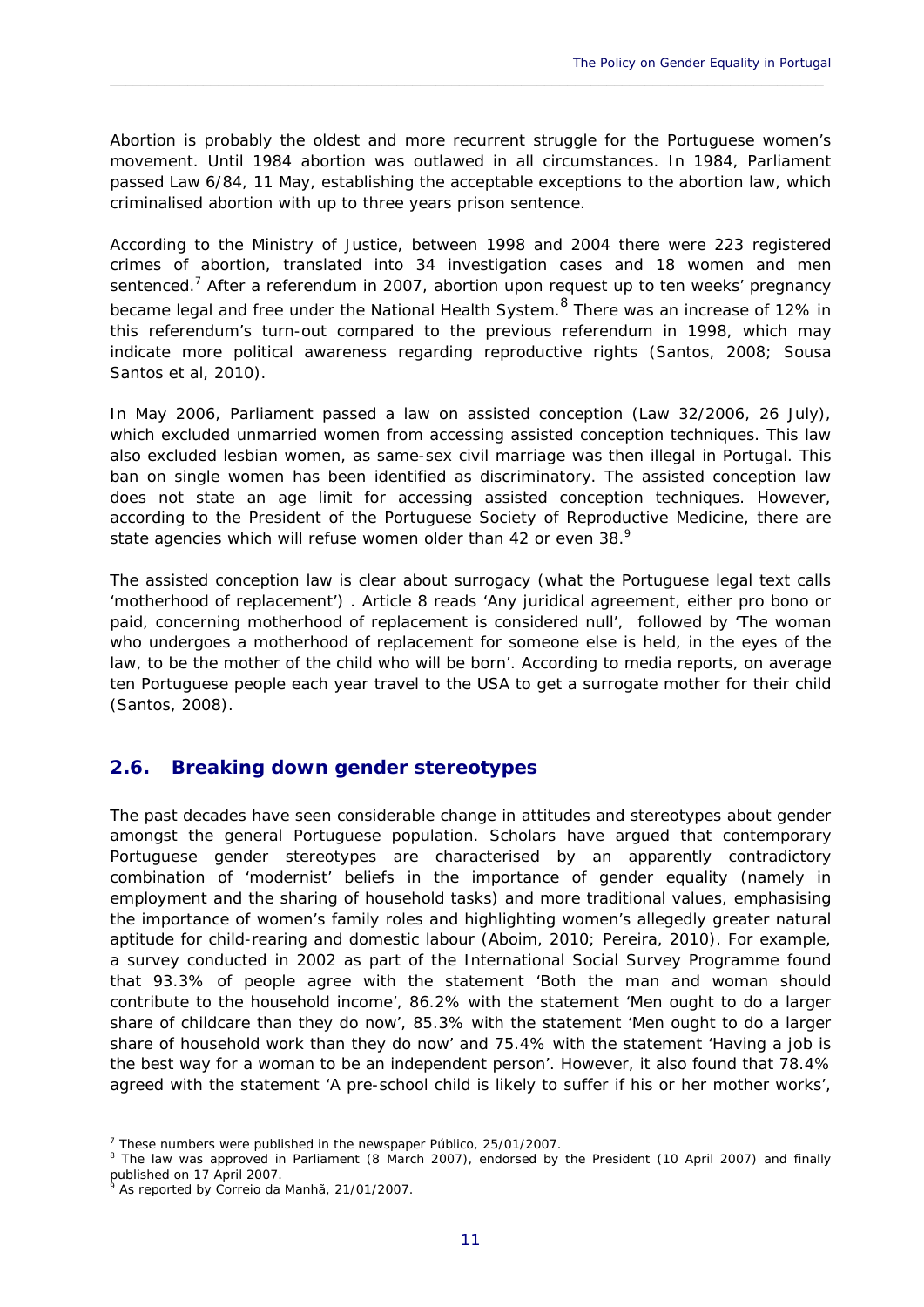and 60.8% with the statement 'A job is all right, but what most women really want is a home and children' (Aboim, 2010).

<span id="page-13-0"></span>**\_\_\_\_\_\_\_\_\_\_\_\_\_\_\_\_\_\_\_\_\_\_\_\_\_\_\_\_\_\_\_\_\_\_\_\_\_\_\_\_\_\_\_\_\_\_\_\_\_\_\_\_\_\_\_\_\_\_\_\_\_\_\_\_\_\_\_\_\_\_\_\_\_\_\_\_\_\_\_\_\_\_\_\_\_\_\_\_\_\_\_\_**

#### *Media*

These stereotypes are partly reproduced by the media. Although they have increasingly adopted more diverse and egalitarian representations of gender (and given more coverage to gender equality issues and women's rights organisations (Peça, 2010)), Portuguese media continue to represent women largely as mothers, wives and homemakers (as well as sexual objects) (Pinto-Coelho, 2009). Therefore, governmental efforts have been made to raise media professionals' awareness of issues of gender equality and promote less discriminatory representations of gender in the media. However, such policies have been fragmented, sporadic and have relied on voluntary participation, rather than legal enforcement (Silveirinha, 2012). In 2005, CIDM published a *Guidebook for Gender Mainstreaming in the Media* and created the 'Parity Award: Women and Men in the Media', which seeks to recognise media products which contribute to promote a more balanced and non-stereotypical representation of women and men. It is not clear whether the guidebook has had an actual impact on media professionals' attitudes and practices, and it has been noted that these awards are not always valued within media organisations (Cerqueira and Cabecinhas, 2012).

As part of 'strategic area' 8 of the current National Plan for Equality, which focuses on 'media, advertising and marketing', efforts have also been made to develop training on gender mainstreaming for media professionals, but researchers have noted that the professionals taking these courses are often those who already have an interest in gender equality issues (Cerqueira and Cabecinhas, 2012). The national body for regulation of the media (*Entidade Reguladora para a Comunicação Social)* has made deliberations on representations of gender in the media, but only in response to complaints by individuals or non-governmental organisations. This means that gender equality issues are only recognised by this body if and when there is pressure from the civil society, and there is no systematic and pro-active engagement with the media's central role in the reproduction (and potentially the breaking down) of gender stereotypes (Cerqueira and Cabecinhas, 2012).

#### *Education and Science*

One of the main areas of governmental action in recent years has been education and science. Researchers have argued that both these sectors have tended to contribute to the reproduction of gender stereotypes in Portugal. Studies of school textbooks, for example, have found that they offer traditional narratives and images of women, affording relatively little attention to women's role in Portuguese history and not reflecting the profound recent changes in social practices and attitudes in relation to gender (Alvarez, 2009; Gomes *et al,*  2008). Research in Portuguese universities has found that issues relating to gender equality and women's experiences are not always recognised by Portuguese scholars as 'proper' and relevant academic topics, and hence are not often integrated in degree curricula or given institutional support and funding (Pereira, 2011, 2012).

 an initiative by CIG (in collaboration with the ME) to produce *Gender and Citizenship* guides CIDM/CIG and other public bodies have attempted to address these problems and strengthen education and science's role in breaking down gender stereotypes by developing a range of initiatives. These have included, for example, a) the SACAUSEF project (2004 – 2008), an initiative of the Ministry of Education (ME) aimed at developing a gendersensitive system for evaluating and certifying educational multimedia software, which led to the publication of the book *The Gender Dimension in Multimedia Educational Products*; b)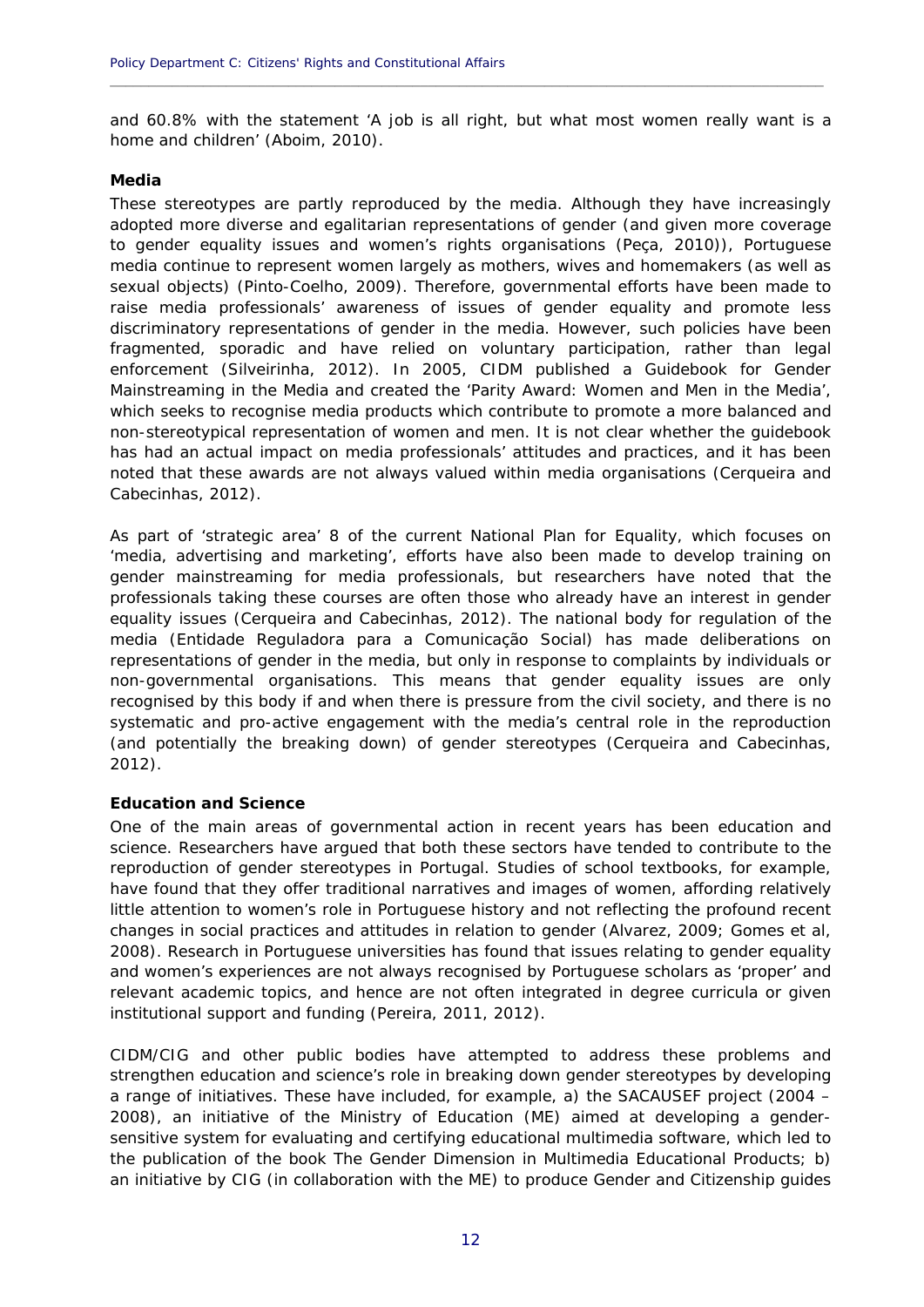aimed at teachers working in pre-schools, primary schools and secondary schools; and c) protocols signed in 1998, 2003, 2004 and 2008 between CIDM/CIG and the Portuguese Foundation for Science and Technology (FCT) to fund research on relations of gender and equality policies. These protocols invited the national scientific community to undertake research projects 'analyzing the factors that contribute to the reproduction and eradication of inequalities between women and men'. In these four competitions, FCT and CIDM/CIG received 203 applications and funded 59 research projects<sup>10</sup>, awarding a total of 7.5 million euro.

<span id="page-14-0"></span> $\_$  ,  $\_$  ,  $\_$  ,  $\_$  ,  $\_$  ,  $\_$  ,  $\_$  ,  $\_$  ,  $\_$  ,  $\_$  ,  $\_$  ,  $\_$  ,  $\_$  ,  $\_$  ,  $\_$  ,  $\_$  ,  $\_$  ,  $\_$  ,  $\_$  ,  $\_$  ,  $\_$  ,  $\_$  ,  $\_$  ,  $\_$  ,  $\_$  ,  $\_$  ,  $\_$  ,  $\_$  ,  $\_$  ,  $\_$  ,  $\_$  ,  $\_$  ,  $\_$  ,  $\_$  ,  $\_$  ,  $\_$  ,  $\_$  ,

#### *Sexist Language in Legislation and Policy*

1

 The masculine universal is a pervasive feature of policy and legal documents in Portugal. Because most words are gendered, nouns such as 'citizens', 'parents' or 'guardian' are not gender neutral and they are always used in its male version.

During the dictatorship, law and policy included expressions such as "family chief" or head of the family, which described the role of men. These were later removed. However, similar formulations continue to exist in the family law included in the Civil Code. When describing the rights and duties of the guardian of a minor, the Code notes that the guardian should 'play his role with the diligence of a good family father' (sic) (i.e., good father figure) (article 1935 of the Civil Code, dating from Law-Decree 496/77, 25 November).

The Civil Code establishes what is called an inter-nuptial break (article 1605). This indicates that there has to be a certain amount of time between the date when a former marriage is dissolved, or declared null, and the next marriage. The most surprising aspect of this, however, is that the period of time varies according to gender: men must wait 180 days, whereas women must wait 300 days. There are exceptions, whereby a woman can re marry after 180 days: when she gets a judicial statement certifying that she is not married and had no children after the marriage was dissolved; or if the former husband died or the couple was already judicially separated (Santos, 2008).  $\ddot{\phantom{0}}$ 

Another example of sexism is the definition of infanticide, which regards exclusively the mother: 'the mother that kills her son [sic] during or immediately after giving birth, while being under its disturbing influence, is punished with a prison sentence of 1 to 5 years' (article 136 of the Penal Code).

On the 8 March 2013, the Parliament approved a recommendation to all state and private bodies regarding the usage of 'human' instead of 'men' when referring to human rights (resolution AR, n. 39/2013).

 $10$  These included, for example, research projects on representations of gender in the media, the sexual citizenship of lesbian women, intimate and domestic violence, women in science and technology, women's entrepreneurship, family law, gender and migration, women in male-dominated employment sectors, women in policing, women's health, gender inequalities in education, men's attitudes towards family life and fatherhood, women's history, and women's political representation, to name just a few.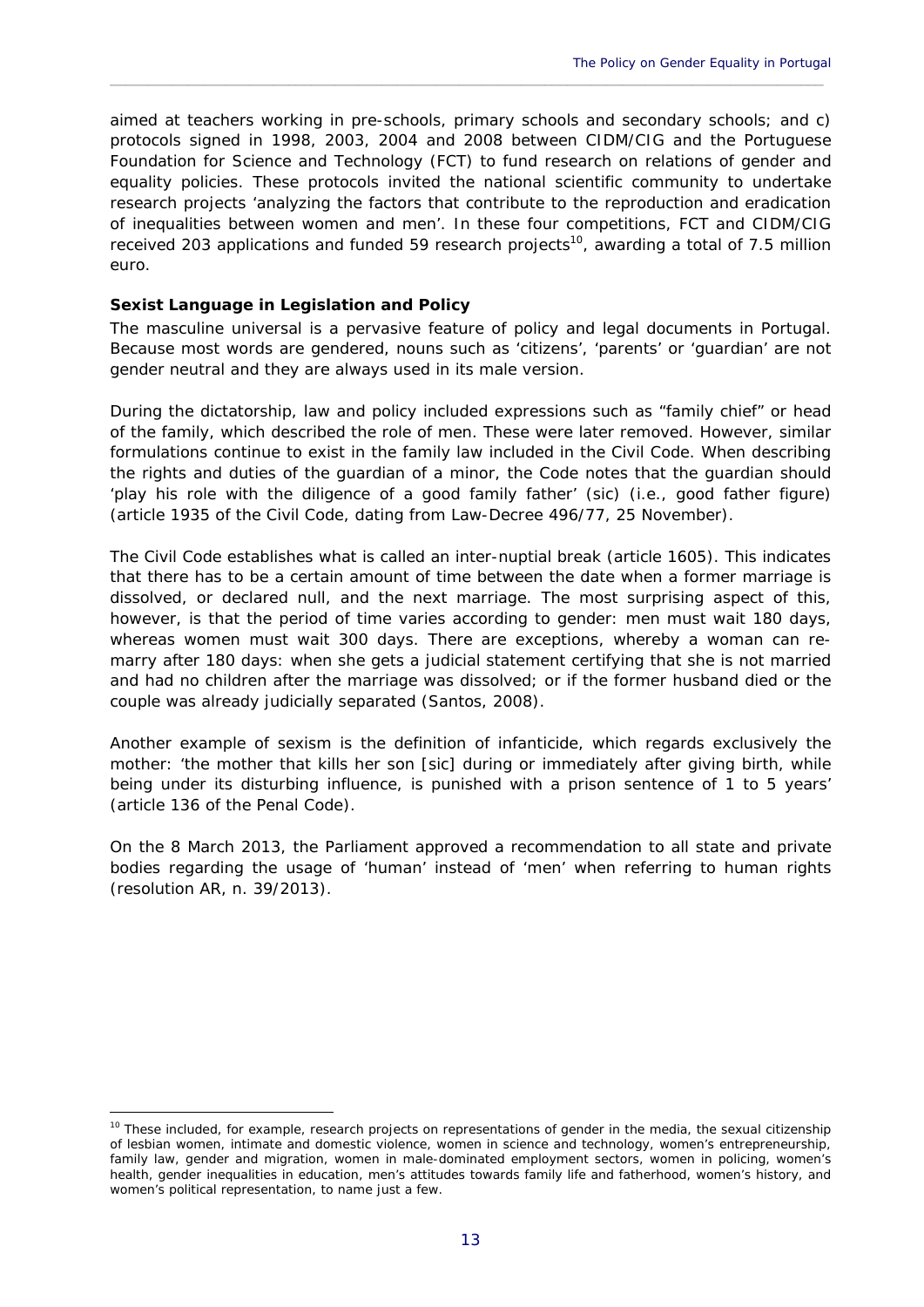# **3. CONCLUDING REMARKS**

 The last decade has been one of extremely significant expansion and strengthening of the challenges for the promotion of gender equality in Portugal. gender equality policy framework in Portugal or, as Ferreira and Monteiro (2012) call it, the richest gender equality policy cycle in Portugal since the post-1974 revolution period. Although these policies have in some cases been fragmented, under-resourced and/or unable to generate as much actual change in practices and attitudes as desired, they have enabled very clear and important advancements towards greater gender equality and improved the lives of many men and women. However, and as Ferreira and Monteiro (2012) also note, this very rich cycle has now come to an end and there are indisputable and worrying signs of backlash and reversal of some of the valuable achievements produced by these policy developments. Indeed, gender equality policies in Portugal are currently under threat in the face of austerity plans that have significantly reduced the public resources available for these initiatives, which tend to be considered less important in a context of financial crisis. The times ahead are times of immense and difficult challenges for the promotion of gender equality in Portugal. 14

<span id="page-15-0"></span>**\_\_\_\_\_\_\_\_\_\_\_\_\_\_\_\_\_\_\_\_\_\_\_\_\_\_\_\_\_\_\_\_\_\_\_\_\_\_\_\_\_\_\_\_\_\_\_\_\_\_\_\_\_\_\_\_\_\_\_\_\_\_\_\_\_\_\_\_\_\_\_\_\_\_\_\_\_\_\_\_\_\_\_\_\_\_\_\_\_\_\_\_**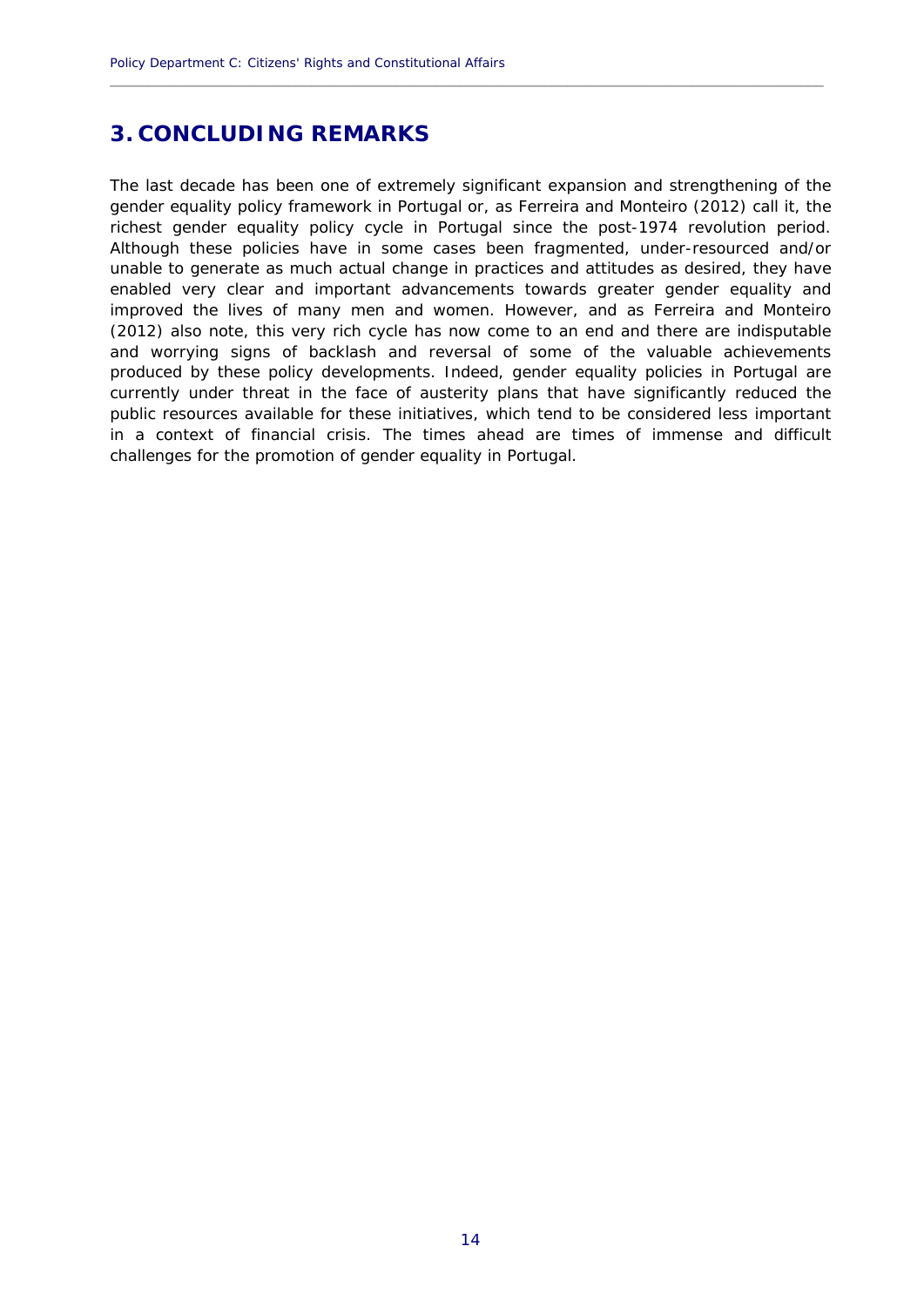# **4. REFERENCES**

 Aboim, S. 2010. Género, Família e Mudança em Portugal. In S. Aboim and K. Wall (eds.), *A Vida Familiar no Masculino: Novos Papéis, Novas Identidades*. Lisboa: CITE.

<span id="page-16-0"></span> $\_$  ,  $\_$  ,  $\_$  ,  $\_$  ,  $\_$  ,  $\_$  ,  $\_$  ,  $\_$  ,  $\_$  ,  $\_$  ,  $\_$  ,  $\_$  ,  $\_$  ,  $\_$  ,  $\_$  ,  $\_$  ,  $\_$  ,  $\_$  ,  $\_$  ,  $\_$  ,  $\_$  ,  $\_$  ,  $\_$  ,  $\_$  ,  $\_$  ,  $\_$  ,  $\_$  ,  $\_$  ,  $\_$  ,  $\_$  ,  $\_$  ,  $\_$  ,  $\_$  ,  $\_$  ,  $\_$  ,  $\_$  ,  $\_$  ,

- Alvarez, T. 2009. *Feminino e Masculino nos Materiais Pedagógicos: (In)Visibilidades e (Des)Equilíbrios*. Lisboa: CIG.
- Cerqueira, C. and Cabecinhas, R. 2012. Políticas para a igualdade entre homens e mulheres nos media: da (inov)ação legislativa à mudança social. *ex aequo*, 25, pp. 105  $-118.$
- CIG. 2012. *Igualdade de Género em Portugal 2011*. Lisboa: Presidência do Conselho de Ministros, Comissão para a Cidadania e Igualdade de Género.
- Ferreira, V. 1998. Engendering Portugal: Social change, state politics and women's social mobilization. In A. Costa Pinto (ed.) *Modern Portugal*. Palo Alto: Society for the Promotion of Science and Scholarship.
- Ferreira, V. and Coelho, L. 2013. *Portugal Country Fiche on Gender Equality and Policy Developments*. Lisboa: ENEGE – European Network of Experts on Gender Equality.
- Ferreira, V. and Monteiro, R. 2012. Introdução: Políticas de igualdade em Portugal Assinalando o fim de um ciclo. *ex aequo*, 25, pp. 9 – 12.
- INE. 2001. *Inquérito à Fecundidade e Família, 1997*. Lisboa: Instituto Nacional de Estatística.
- INE. 2005. *Indicadores Sociais 2005.* Lisboa: Instituto Nacional de Estatística.
- Gomes, P., Silva, P., Queirós, T. and Caetano, S. 2008. Manuais de Educação Física: Em Rota de Colisão com Género, Diversidade e Cidadania?. In F. Henriques (ed.), *Género, Diversidade e Cidadania*. Lisboa: Colibri.
- Peça, M. 2010. *Os Movimentos de Mulheres em Portugal: uma Análise da Noticiabilidade na Imprensa Portuguesa*. Coimbra: Universidade de Coimbra.
- Pereira, M. M. 2010. Os Discursos de Género: Mudança e Continuidade nas Narrativas sobre Diferenças, Semelhanças e (Des)Igualdade entre Mulheres e Homens. In S. Aboim and K. Wall (eds.), *A Vida Familiar no Masculino: Novos Papéis, Novas Identidades*. Lisboa: CITE.
- Pereira, M. M. 2011. *Pushing the Boundaries of Science: An Ethnography of Negotiations of the Status of Women's, Gender, Feminist Studies*, London: London School of Economics and Political Science.
- Pereira, M. M. 2012. "Feminist Theory is Proper Knowledge, But…": The Status of Feminist Scholarship in the Academy. *Feminist Theory*, 13 (3), pp. 283 – 303.
- Pinto-Coelho, M. Z. 2009. Contradictions in the (still) gendered structure of Portuguese newspapers' production and discourse". *International Journal of Iberian Studies*, 22 (2), pp. 125 – 143.
- PORDATA. *Database of Contemporary Portugal*. http://www.pordata.pt/Portugal [accessed 26/09/2012].
- Roseneil, S., Crowhurst, I., Hellesund, T., Santos, A.C. and Stoilova, M. (forthcoming). *The tenacity of the couple norm*. Basingstoke: Palgrave Macmillan.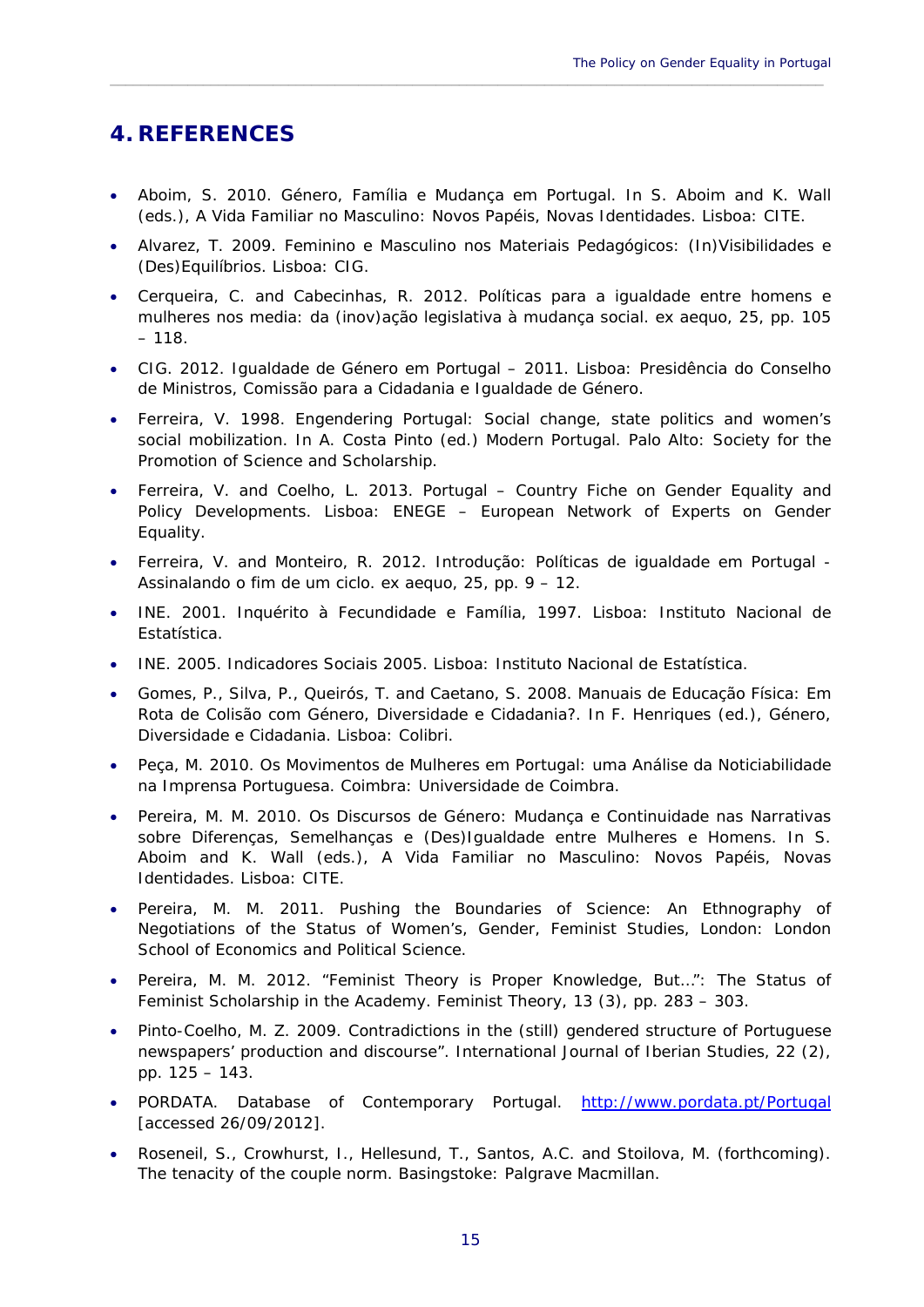Roseneil, S., Crowhurst, I., Hellesund, T., Santos, A.C. and Stoilova, M. 2010. Intimate citizenship and gendered well-being: the claims and interventions of women's movements in Europe. In J-M Bonvin, M. Renom and A.E. Woodward (eds.), *Transforming Gendered Well-Being in Europe: the role of social movements*. Farnham: Ashgate.

**\_\_\_\_\_\_\_\_\_\_\_\_\_\_\_\_\_\_\_\_\_\_\_\_\_\_\_\_\_\_\_\_\_\_\_\_\_\_\_\_\_\_\_\_\_\_\_\_\_\_\_\_\_\_\_\_\_\_\_\_\_\_\_\_\_\_\_\_\_\_\_\_\_\_\_\_\_\_\_\_\_\_\_\_\_\_\_\_\_\_\_\_**

- Santos, A.C. (ed.) 2006. Queer Studies: Identities, Contexts and Collective Action, thematic issue of *Revista Crítica de Ciências Sociais*, n. 76 (December 2006).
- Santos, A.C. 2008. Policy contexts and Intimate Citizenship in Portugal. In: S. Roseneil, I. Crowhurst, T. Hellesund, A.C. Santos and M. Stoilova (eds.), *Policy Contexts and Responses to Changes in Intimate Life*, Working Paper No. 1, Work Package Intimate Citizenship, FEMCIT, http://www.femcit.org/files/WP6\_WorkingpaperNo1.pdf.
- Santos, A.C. 2013. *Sexual Citizenship and Social Movements in Southern Europe*. Basingstoke: Palgrave MacMillan.
- Silveirinha, M. J. 2012. Repensar as políticas públicas sobre as mulheres e os media ou do quão cruciais são os estudos feministas da comunicação. *ex aequo*, 25, pp. 91 – 104.
- Sousa Santos, B., Santos, AC., Duarte, M., Barradas, C. and Alves, M. 2010. *Cometi um Crime? Representações sobre (i)legalidade do aborto*. Porto: Afrontamento.
- $\bullet$ Tavares, M. 2000. *Movimentos de Mulheres em Portugal – décadas de 70 e 80*. Lisboa: Livros Horizonte.
- Tavares, M. 2010. *Feminismos, Percursos e Desafios. Feminismos em Portugal (1947 2007)*. Lisboa: Texto Editora.
- UMAR. 2012. *Observatório de Mulheres Assassinadas Dados 2011*. Available at http://www.umarfeminismos.org/index.php/observatorio-de-mulheresassassinadas/dados-2011 [accessed 27/03/2013]
- Vicente, A. 1998. *As Mulheres em Portugal na Transição do Milénio. Valores, Vivências, Poderes nas Relações Sociais entre os Dois Sexos*. Lisboa: Multinova.
- Walby, S. 2001. From gendered welfare state to gender regimes: National differences, convergence or re-structuring?, Paper presented to Gender and Society Group, Stockholm University, January 2001. Available at http://www.sociology.su.se/cgs/Walbypaper.doc [accessed 27/11/2008].